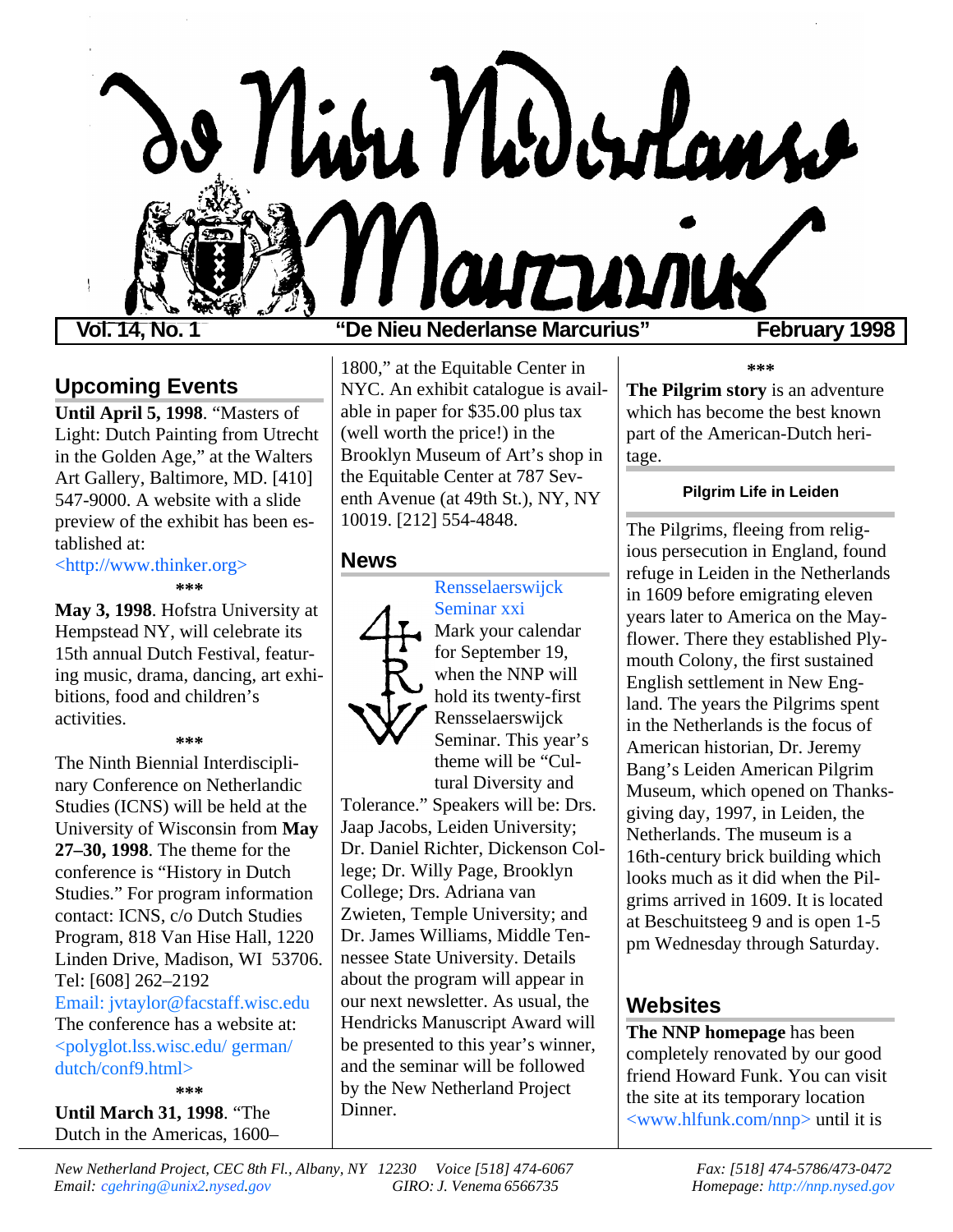## **D e Ni eu N eder l an se M ar cu r i u s** • **2**

relocated at our usual address. **\*\*\***

**The Archives Web**: a guide to national archives around the world. [Link to Archives Web](http://www.obd.nl/www-data/archivesweb.htm)

**\*\*\***

**Olive Tree** is a site with considerable emphasis on New Netherland genealogy.

[<www.rootsweb.com/~ote>](http://www.rootsweb.com/~ote)

### **Research Interests**

**Evan P. Haefeli**, a PhD candidate in history at Princeton University, recently joined the FNN; he submitted the following information concerning his research. "My dissertation traces the roots of religious pluralism and toleration in North America. As the Middle colonies--the English colonies carved out of the conquered Dutch colony of New Netherland--were the most religiously diverse corner of the Atlantic world, they are the focus of my study. I believe toleration and pluralism were established as a result of political struggles both in the colonies and in Europe, so I am studying the relationship between religion and politics on both sides of the Atlantic. Also, I am including Native American and African American religion as uniquely American aspects of relgious pluralism. I feel the Dutch period was important in establishing the parameters of religious politics in the Middle Colonies, and the legacy of conquest was crucial in making it so religiously diverse so the descendants of New Netherland are at the heart of my story."

**\*\*\***

**Louis A. Wilkinson** of Sausalito, CA is another of the FNN's new-

est members. He sent the following paragraph, in which he introduces himself with the hope of finding an answer to a family mystery: "I am seeking information about my maternal great grandfather Edgar de Peyster, born 1839, died Sept. 2, 1901 in Lakewood, NJ. Edgar was of the seventh generation of de Peysters. I have used Belknap's *The de Peyster Genealogy* (Boston, 1956) to trace Edgar back to the first generation Johannes de Peyster. On page 104 Belknap states that Edgar died without issue. However, my research indicates that he married Louisa Godward and had ten children, and, more intriguing, he is buried in Woodlawn Cemetery under the name of Charles Mortimer. At some point in his life he stopped being known as Edgar de Peyster and became Charles Mortimer. I am interested in learning when and why that name change occurred. I have also been told that Edgar attended Columbia University."

**\*\*\***

Originally from Nanuet, New York, **Richard Brabander** is currently a full-time graduate student/assistant at Villanova University. Richard received his Bachelor's of Arts degree in History and Political Science in 1995 from Muhlenberg College His main research interests focus on the interactions between the Dutch, Scandinavians, Germans, and Russians in the Baltic region during the seventeenth and eighteenth centuries. Richard is also interested in the interactions of European powers in North America, specifically the relations between the Dutch, Swedes, and English in the Early

Colonial American period. His paper, "An Analysis of Dutch, Swedish and English Settlement in the Delaware River Valley" is going to be published in the spring 1998 edition of "Concept - Graduate Journal of Interdisciplinary Research." Richard is currently working on a research project analyzing the interactions between the Dutch and English on the eastern border of New Netherland.

# **Publications**

*Illicit Riches, Dutch Trade in the Caribbean, 1648-1795*. **Wim Klooster** revises the history of Dutch world trade in the 17th and 18th centuries. By examining the transit trade in the Caribbean, this thorough and original study presents an alternative view of the Dutch seaborne empire, facing east as well as west. Enterprising merchants turned St. Eustatius and Curaçao into entrepôts, from where a wide variety of European commodities was sent to foreign colonies in exchange for tropical produce. Inter-imperial commerce became a booming business, providing the Dutch in the New World with a niche which was much more profitable than historians have real-



A WIC ship under attack in the Caribbean Stichting Atlas van Stolk, Rotterdam

ized. The Caribbean contraband trade thus helped the Dutch to sur-

*New Netherland Project, CEC 8th Fl., Albany, NY 12230 Voice [518] 474-6067 Fax: [518] 474-5786/473-0472 Email: cgehring@unix2.nysed.gov <GIRO J. Venema 6566735> Homepage: http://nnp.nysed.gov*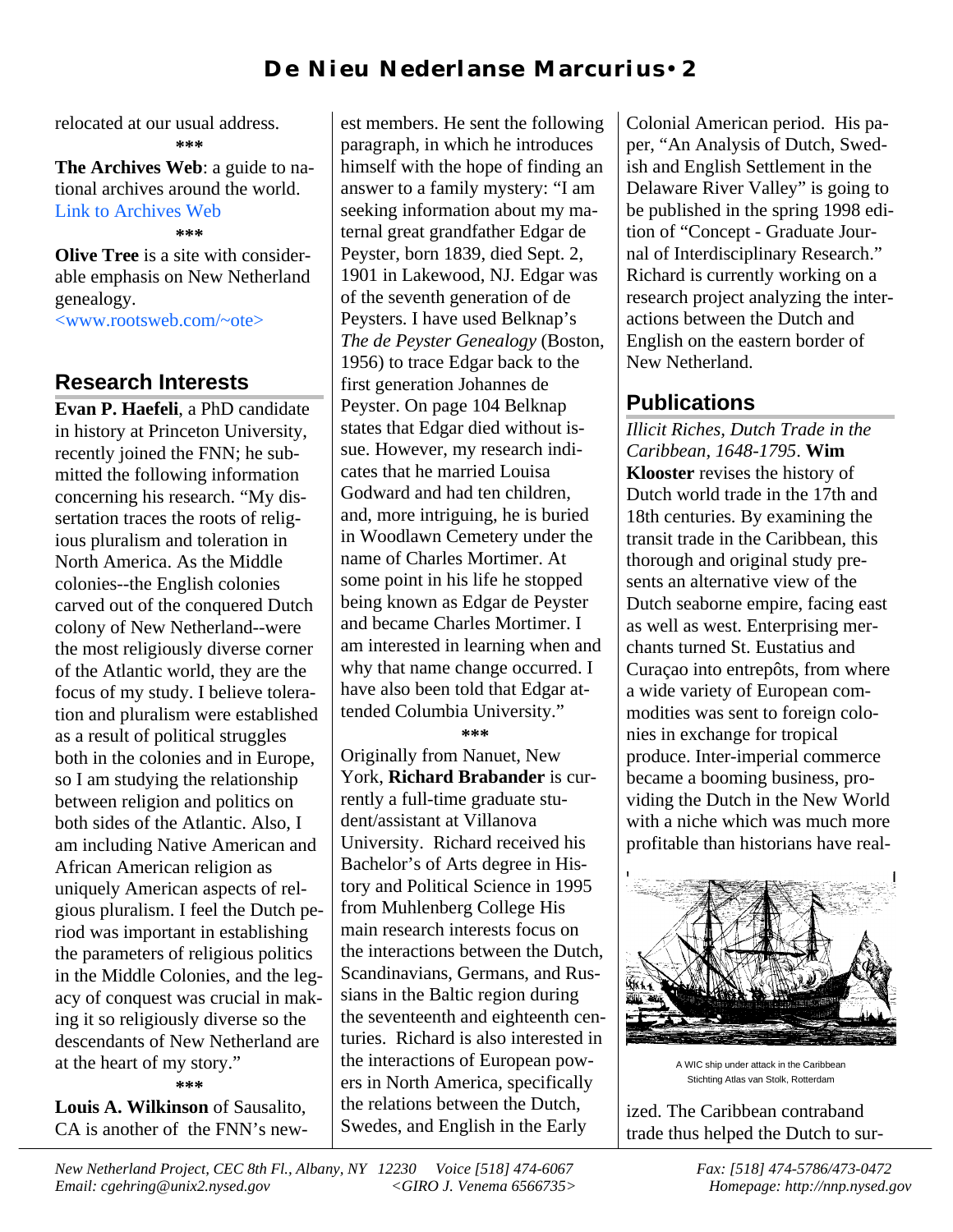# **D** e N i eu N eder l anse M ar curius • 3

vive the loss in the mid-seventeenth century of most of their territorial empire in the Western hemisphere. ISBN 90-6718-123-4; ca. 200pp, \$25 plus postage. Send orders to:

KITLV Press, Box 9515, 2300 RA Leiden, The Netherlands **\*\*\***

#### **The John Carter Brown Library**

announces the publication of *The Dutch in the Americas 1600–1800* by Wim Klooster. A narrative history in six chapters and a record of the John Carter Brown Library exhibition on this subject now showing at the Equitable Gallery in NYC.

ISBN 0-916617-50-5; cloth \$45 ISBN 0-916617-51-3; paper \$35



Admiral Michiel Adriaensz de Ruyter, 1607–1676

Send orders to: JCBL Books, Box 1894, Providence, RI 02912 **\*\*\***

*In Remembrance and Hope; the Ministry and Vision of Howard C. Hageman*, by Gregg A. Mast, pastor of the First Church in Albany, NY, chronicles the impact of Dr. Hageman's thinking and the character of his commitments. This new study of the life and work of Howard Hageman (Wm. B. Eerdmans Publishing Co., no. 27 in the Historical Series of the Reformed Church of America) can be ordered at the First Church in Albany, 110

North Pearl Street, Albany, NY 12207-2231. The \$30 cost includes \$15 for one copy of the book, including postage and a \$15 contribution to assist in publishing expenses.Your name will be included in the list of subscribers, if your order is received before 3/15/98.

**\*\*\***

*The Great Admirals: Command at Sea, 1587-1945*, edited by Jack Sweetman (Annapolis, 1997). Combining scholarship with readability, this collection of nineteen biographical essays has been written by a distingushed international team of naval historians in a style readily accessible to the general reader. Of interest to readers of this newsletter will be that two of the nineteen great admirals are Maarten Harpertsz **Tromp** and Michiel Adriaensz **de Ruyter**. The 576 page hardback is available from Naval Institute Press, 118 Maryland Avenue, Annapolis, MD 21402-5035 for a list price of \$49.95; <www.amazon.com> discounts it for \$34.97.

**\*\*\***

*The Emergence of Tolerance in the Dutch Republic*. Edited by C. Berkvens-Stevelinck, J. Israel and G.H.M. Posthumus Meyjes (Brill, 1997). This volume is the product of a colloquium on "Les Pays-Bas, carrefour del la tolerance aux Temps Modernes," which was held in Wassenaar in 1994 under the auspices of the Netherlands Institute for Advanced Study in the Humanities and Social Sciences NIAS). What better way to review issues in preparation for this year's Rensselaerswijck Seminar on "Cultural Diversity and Tolerance."

**\*\*\***

#### **Hot off the press!**

*Merchants & Empire, Trading in Colonial New York* by Cathy Matson, Baltimore, 1998. More about this work will appear in the next issue of the newsletter.

## **News from the FNN**

The 12th annual meeting of the FNN was held at the NY Genealogical and Biographical Society on Saturday, January 24, 1998 from 12:15 to 2:30. About 50 members and guests were present.

**\*\*\***

Peter Rose reported that the **Corporate Circle** now contains corporations in the following categories: *Director General \$5000* Unilever, and KLM Royal Dutch Airlines (sponsor of the 1997 NNP dinner). *Council \$3000* Ernst & Young LLP (who bore the cost of design and printing of the orange NNP brochure).

*Burgomaster \$1000* ABN-AMRO; Akzo Nobel Inc.; Citibank/Citicorp; Heineken NV (sponsor of the 1996 NNP dinner); ING (U.S.) Financial Services Corp.; Loyens & Volkmaars; Nauta Dutilh. *Magistrate \$500* Ahold Real Estate Company; KPN US, Inc.; Philip Morris Holland BV.

**\*\*\***

Members of the Corporate Circle were honored at a reception hosted by Consul General Bob Hiensch at the Rainbow Room in October. **\*\*\***

In September the 4th annual New Netherland Project dinner (which has become the FNN's major fundraising event) was held at the Terrace Gallery of the Cultural